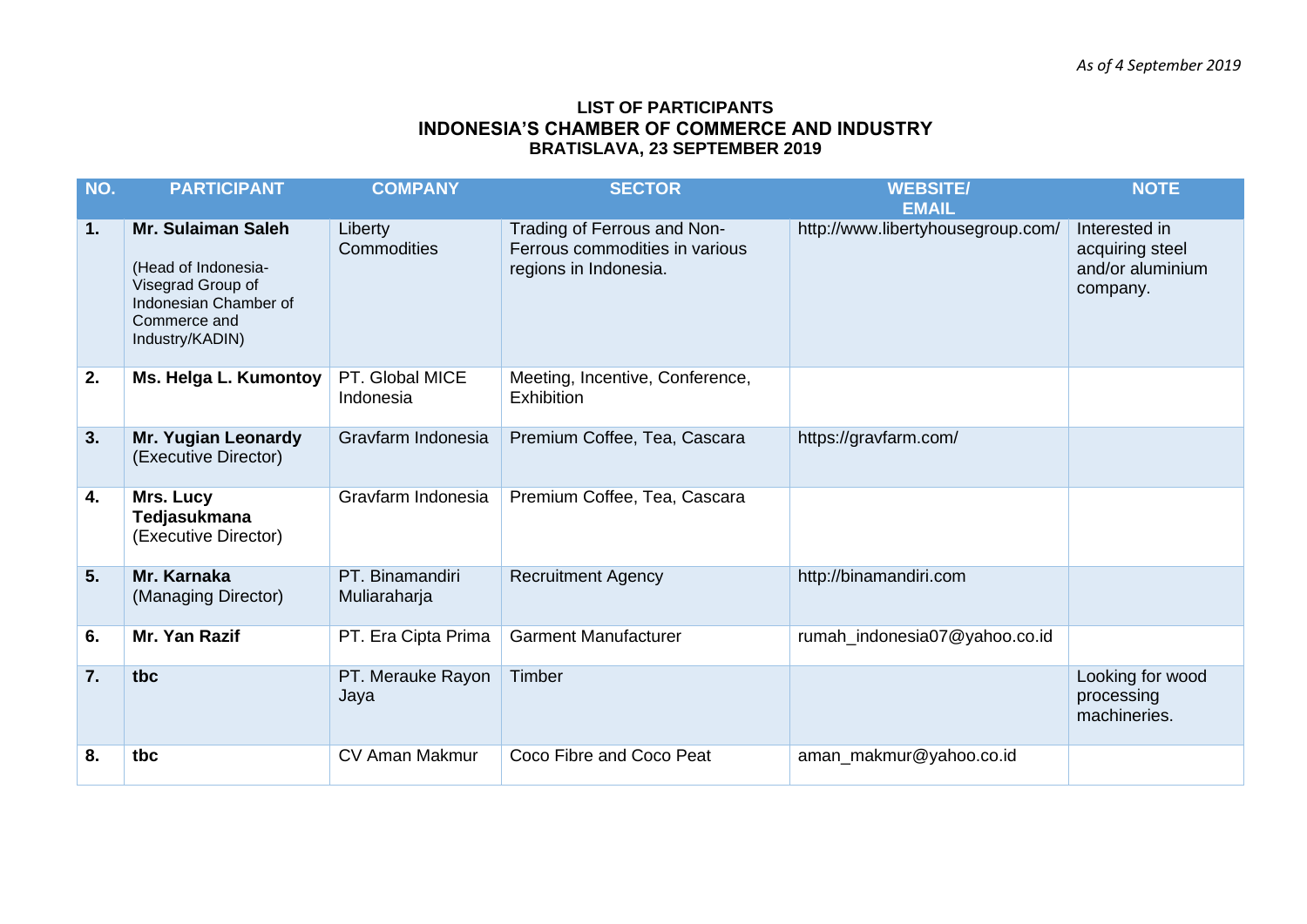*As of 4 September 2019* 

| NO. | <b>PARTICIPANT</b>                      | <b>COMPANY</b>                  | <b>SECTOR</b>                                                                                                                                                                                                                                                                                                                                    | <b>WEBSITE/</b><br><b>EMAIL</b>                      | <b>NOTE</b>                                                                                      |
|-----|-----------------------------------------|---------------------------------|--------------------------------------------------------------------------------------------------------------------------------------------------------------------------------------------------------------------------------------------------------------------------------------------------------------------------------------------------|------------------------------------------------------|--------------------------------------------------------------------------------------------------|
| 9.  | tbc                                     | Zena Group                      | Manggosteens<br>Since 2006, Zena group company<br>had developed many useful health<br>products and brought us to become<br>lead in natural health products<br>provider.                                                                                                                                                                          | http://zenagroup.co.id/<br>marketing@zenagroup.co.id | seeking beneficial<br>partnership to<br>spread out<br>advantageous of the<br>products worldwide. |
| 10. | tbc                                     | <b>Art Classic</b><br>Indonesia | <b>Furniture and Handicrafts</b>                                                                                                                                                                                                                                                                                                                 | http://arts-classic.com/<br>info@arts-classic.com    |                                                                                                  |
| 11. | tbc                                     | Kopi Caldera                    | Coffee                                                                                                                                                                                                                                                                                                                                           |                                                      |                                                                                                  |
| 12. | Mr. Zainal Hadi<br>(Executive Director) | Hasnur Group (tbc)              | From river transportation, shipyard<br>dock and transportation and<br>forestry, Hasnur Group is now<br>expanding its into other business<br>sectors such as coal & iron ore<br>mining, special port and road for<br>coal, cruise, ore, agribusiness,<br>media and printing.                                                                      | http://www.hasnurgroup.com/<br>info@hasnurgroup.com  |                                                                                                  |
| 13. | <b>Mr. Indra Hermanto</b>               | PT. Dua Kelinci<br>(tbc)        | <b>Food Products</b><br>• PT Dua Kelinci has spent almost<br>40 years in developing<br>development and perfecting<br>perfection of its peanuts and<br>other high-quality processed<br>snacks.<br>• Modern facilities, state-of-the art<br>technology and dedicated,<br>professional staff add up to<br>constant innovation at PT Dua<br>Kelinci. | https://duakelinci.co.id/                            |                                                                                                  |